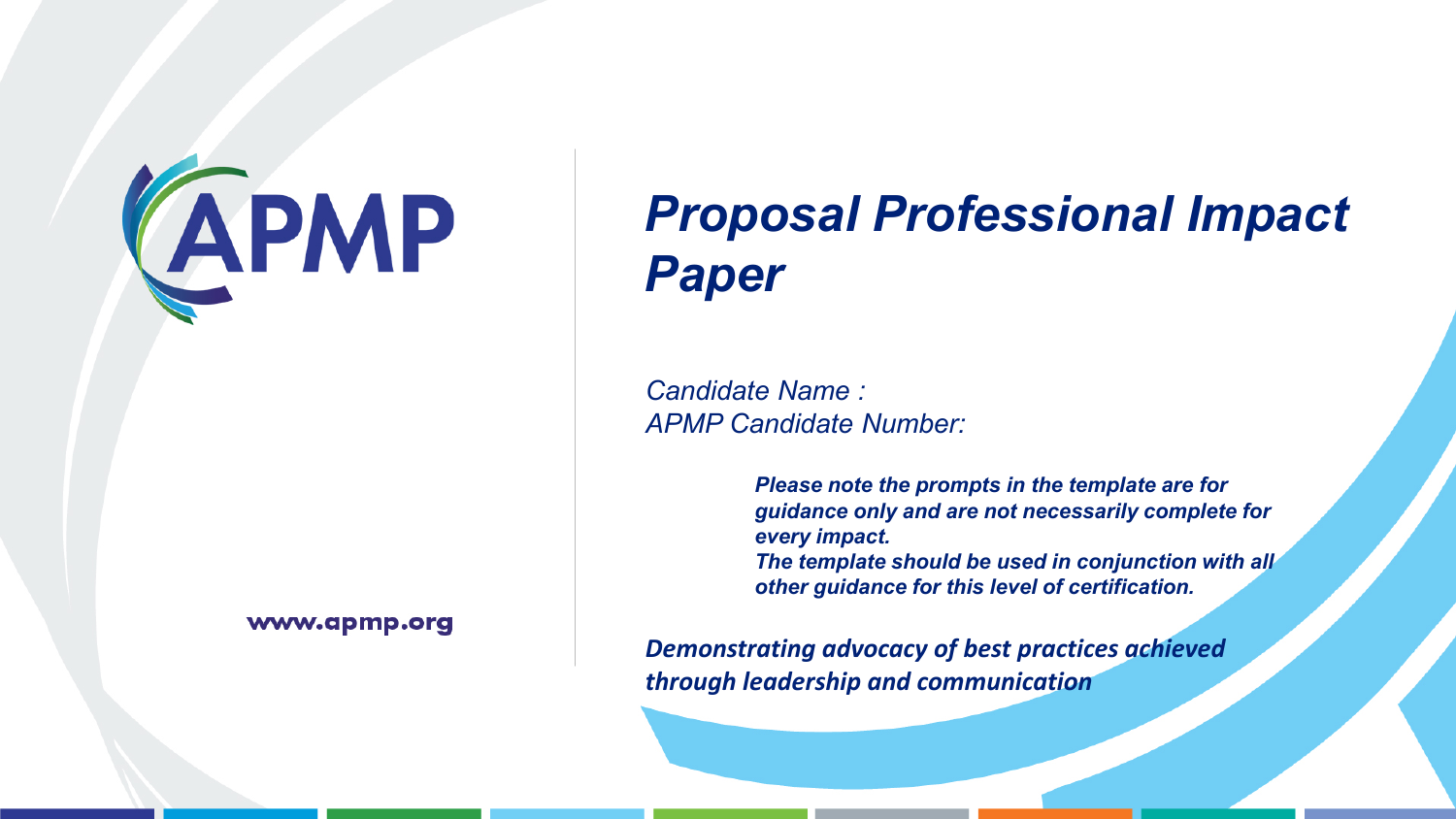# Summary of your impact

(1 or 2 slides –if you use 2 slides at least one must have a graphic)



© 2019 | page 3

- **Describe what your impact was or provided for** your organization or the profession
- **Describe how you understood the impact was** required
- **Describe who needed to be involved to ensure** your impact was a success
- **Describe how you measured the results**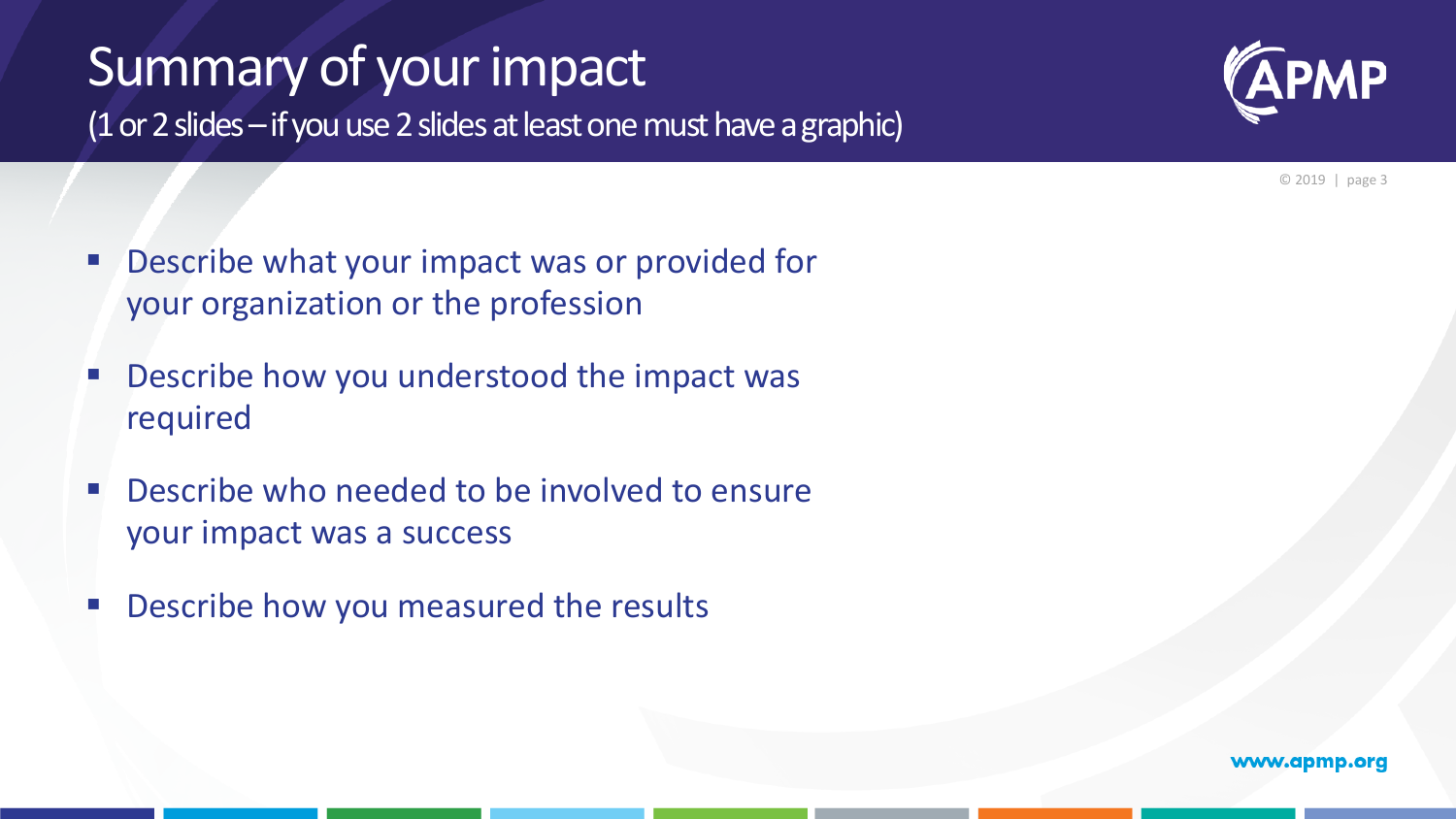# The situation





© 2019 | page 4

- What was the challenge or problem within your organization or profession that required your impact
- Who were the key senior stakeholders that needed to support your impact and how did you achieve their buy-in
- Who were the wider stakeholders within your organization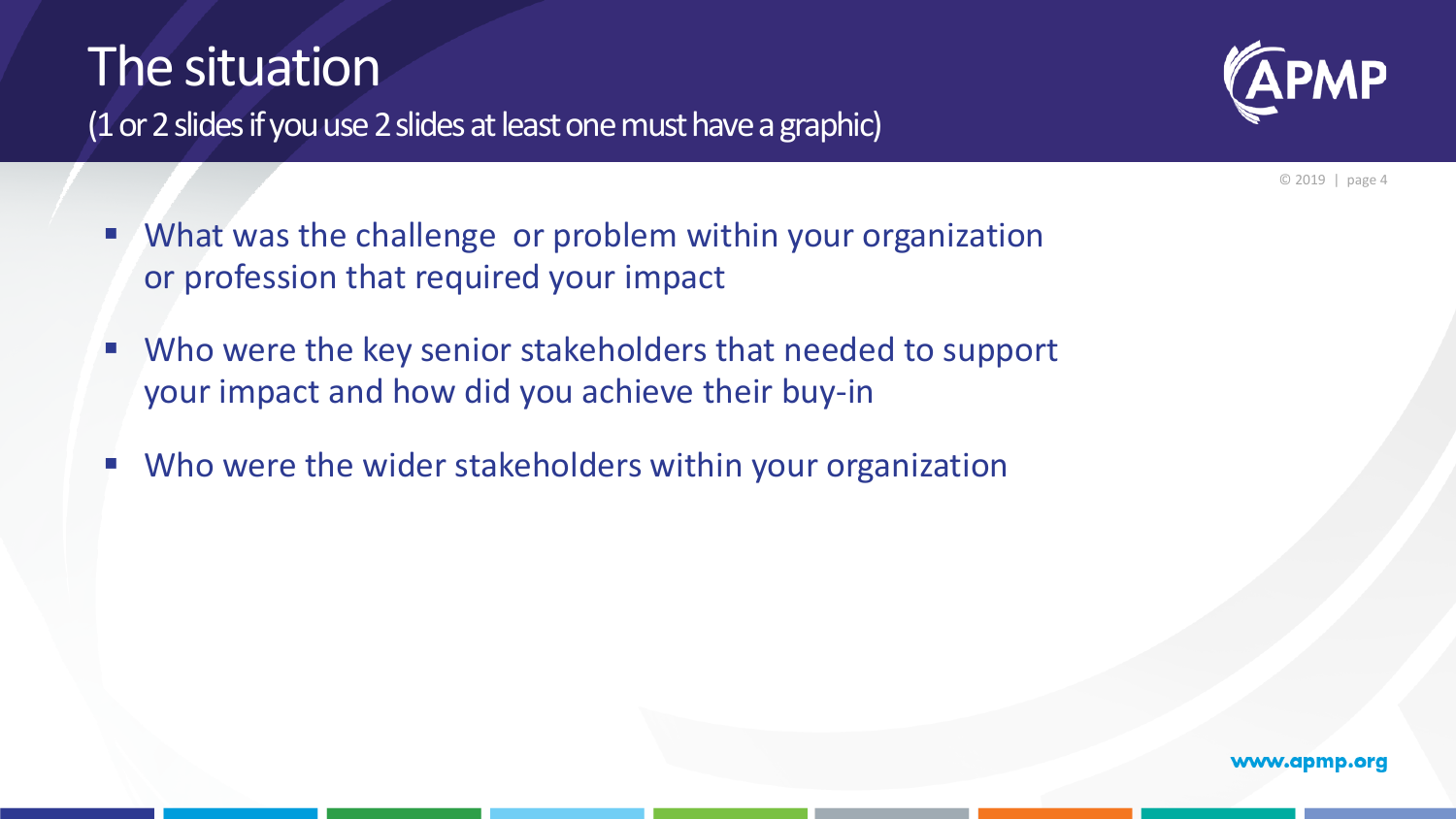## **Tasks** (1 or 2 slides – if you use 2 slides at least one must have a graphic)



© 2019 | page 6

- The task(s) that required activities to achieve the desired results
- Who the task(s) impacted and how they were impacted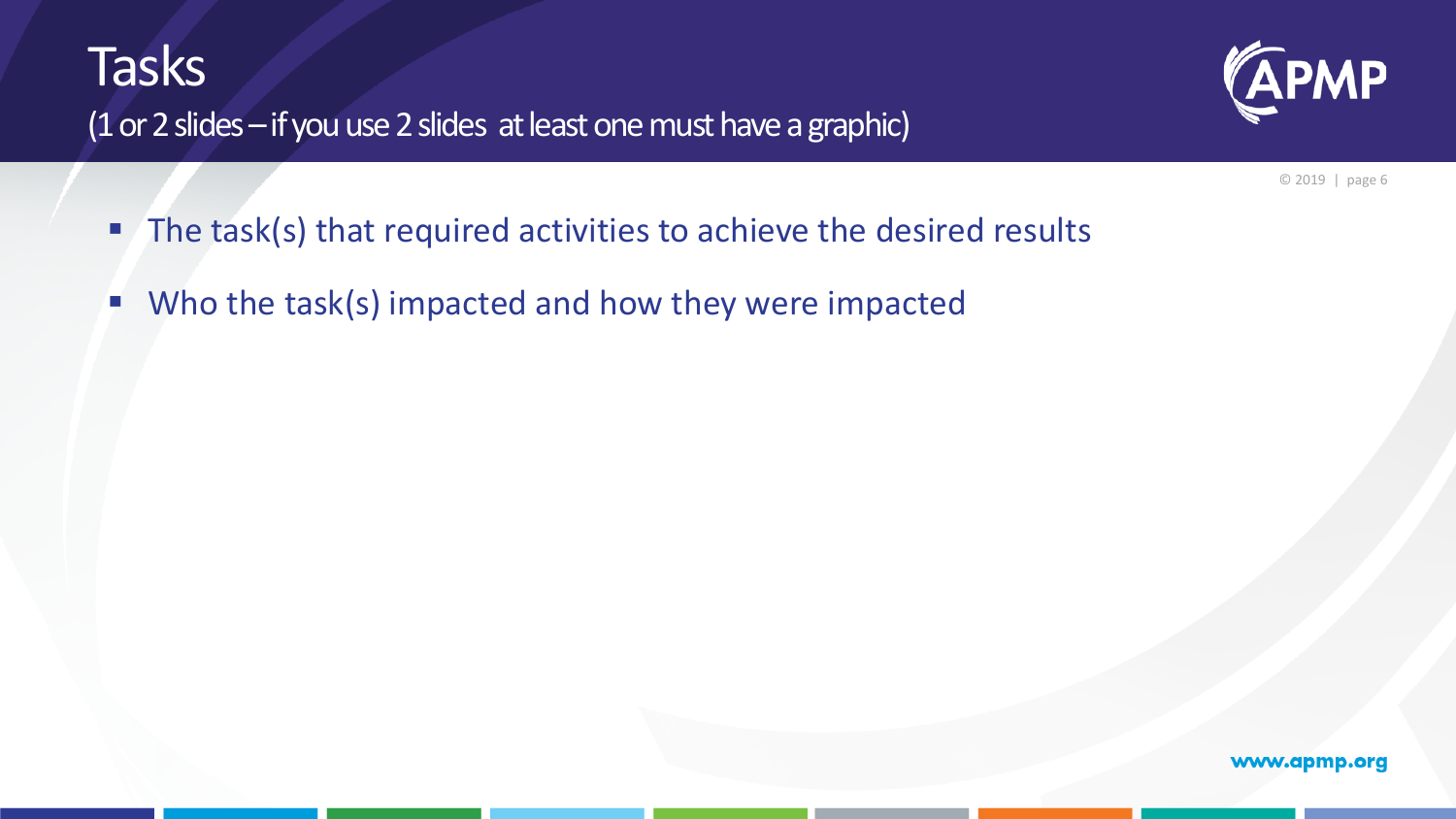# **Activities**



(1 or 2 slides  $-$  if you use 2 slides at least one must have a graphic)

© 2019 | page 7

- Size of the effort required to complete the activities and over what time period
- **The activities that were undertaken to achieve each task**
- How you monitored, reported and communicated progress of the activities to all key stakeholders

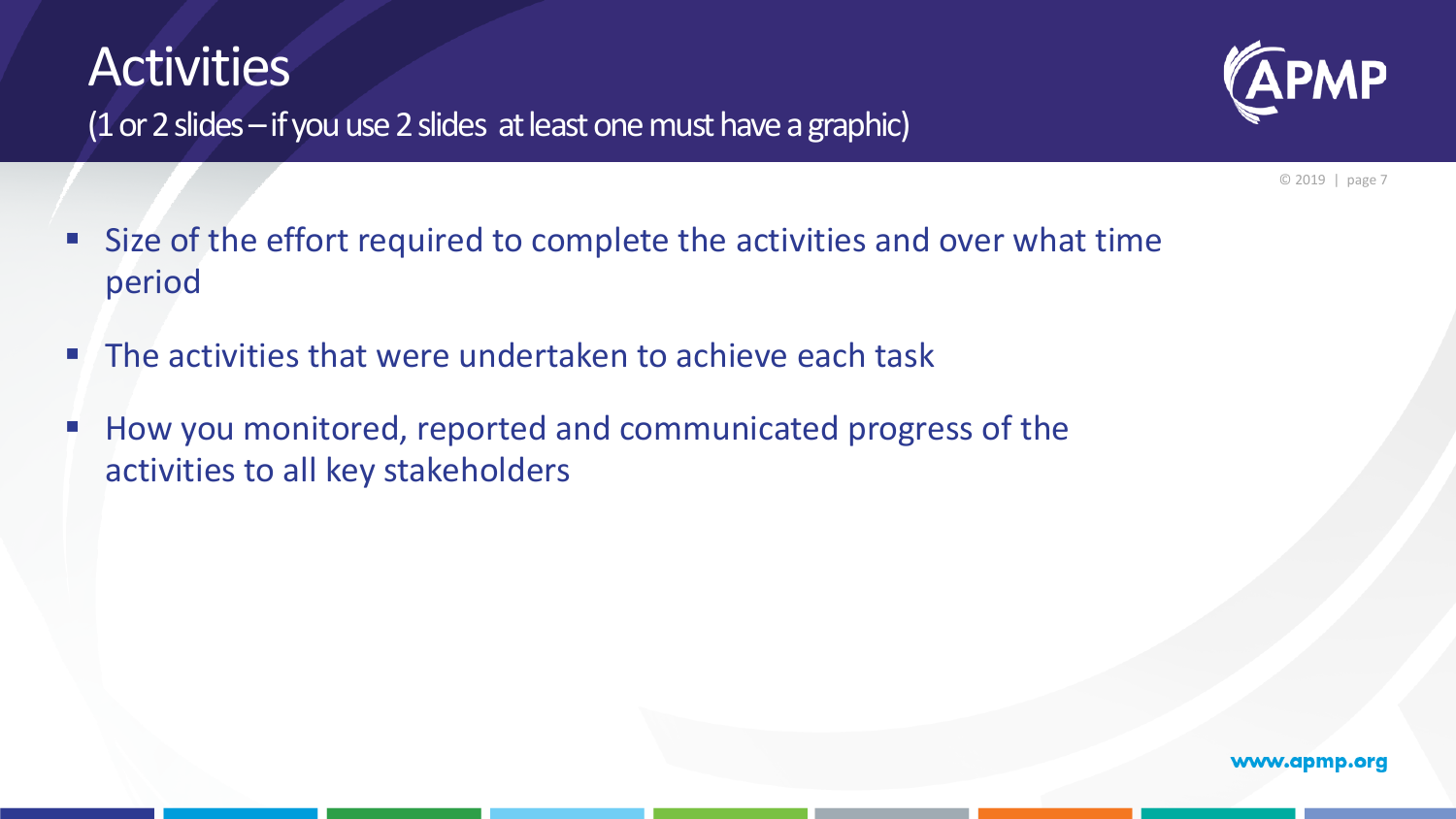## **Results**



(1 or 2 slides – if you use 2 slides at least one must have a graphic)

© 2019 | page 8

- **Qualitative and/or quantative results**
- **How results were measured**
- How impact has been made sustainable